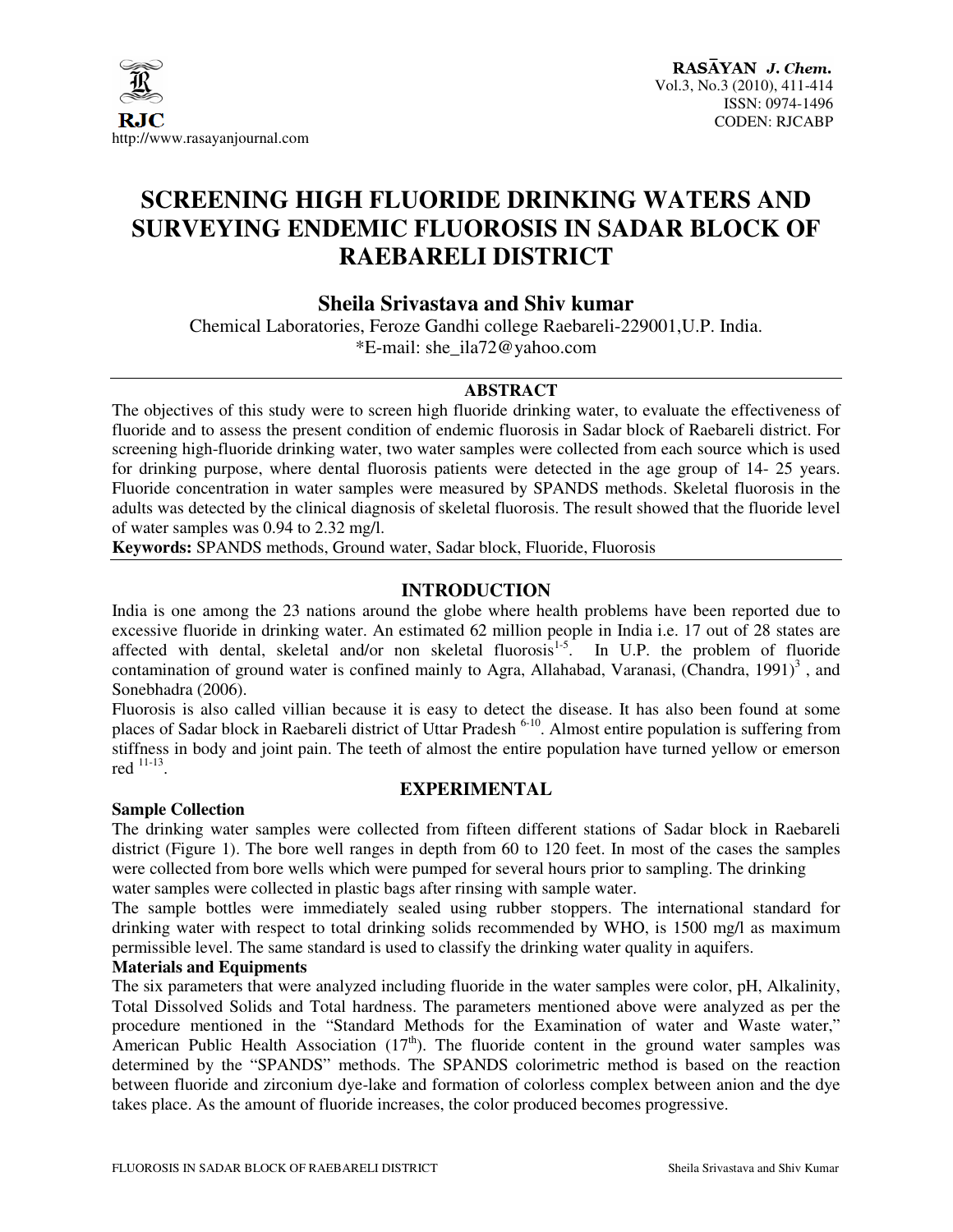Fluoride standards from 0 to 1.40 mg/L were prepared and were diluted to 50 ml with double distilled water. SPANDS and zirconil acid reagent each 5.00 ml is mixed with each standard and spectrophotometer is set to zero absorbance with the reference solution. Absorbance is measured spectrophotometrically at 570 nm employing Shimadzu 260 spectrophotometer. Standard curve for fluoride determination is shown in figure 2. Fluorides in water samples were determined with the help of the standard curve.

#### **Level of fluoride in drinking water:**

The level of fluoride in drinking water was determined in which a total of 60 water samples were examined by two mean value of each parameters and have been depicted in table 1. The fluoride level in drinking water is in the range 0.94 to 2.32 mg/L. The average fluoride levels in Nirala Nagar, Indira Nagar, RDA Colony, Nehru Nagar, District Jail, Kailaspuri, Indira Nagar A Block, Berkhapur, Kaharo ka Adda, Fursatganj Udan Academy Campus were all above the National permissible limit of India (1.50 mg/l).

## **RESULTS AND DISCUSSION**

96.67 percent of the drinking water samples had fluoride concentrations above the desirable limit. The concentration of fluoride in the bore-wells varied from a minimum of 0.94 mg/L to a maximum of 2.32 mg/L. 3.33 percent (1 sample) of samples showed fluoride below 1.00 mg/L. 16.67 percent (5 samples) of the samples showed fluoride between 1.00-1.50 mg/L. 66.67 percent (20 samples) of samples showed fluoride between 1.50-2.00 mg/L. 13.33 % (4 samples) of the samples showed fluoride above 2.00 mg/L. The pH of the water samples from the bore-wells varied between 6.93 and 8.30, which is more or less neutral and within the drinking water specification of 6.50 to 8.50 (IS: 1050:1991). The total Dissolved Solid (T.D.S.) of water samples from the bore-wells were found to be between 850 ppm to 1560 ppm. Fluoride concentration increases with increase in concentration of total dissolved solid. These may be taken as rough measure for fluoride concentration in water.

The alkalinity, which is also a major factor responsible for fluoride concentration in water, was detected between 448 ppm to 852 ppm,. This parameter can be conveniently used for prediction of fluoride and hence fluorosis.

The total hardness of the water samples varied for different bore-wells ranging between 214 ppm to 540 ppm. No significant correlation could be obtained between hardness and fluoride concentration in water samples.

#### **Signs and Symptoms:**

During the survey people complained of body pain, back pain, and pain in knee. Numbness, itching, laziness premature ageing, cold and cough were the other not so common complaints during the survey. When correlated with the analysis reports, the health complaints from the survey indicated that the most common complaints viz; body pain, knee pain and back pain were prevalent among people who consumed water containing fluoride at high concentration. This may be due to the chronic toxicity effect of fluoride.

#### **CONCLUSION**

This study provides latest study information for better understanding of high fluoride drinking water problems in Sadar block of Raebareli district of Uttar Pradesh. The wide distribution of high fluoride drinking waters contributes to the prevalence of dental and skeletal fluorosis in Sadar block. Since there are no industries in the vicinity of these stations, the fluoride in the water is probably from the earth's crust.

## **REFERENCES**

- 1. A. Arulantham, T.V. Ramkrishan and N Balasubramaniam, *Indian J. Env. Prot.*, **12**, 531 (1992).
- 2. T.S. Bhakuni and M.V.Bepardiker, *Indian J. Env. Health*, **4**, 74 (1962).
- 3. H. Chandra, *Indian J. Env. Prot.*, **11(7),** 487 (1991).
- 4. R. Chandrashekar, M. Tech. Dissertation. I.I.T, Kanpur (1974).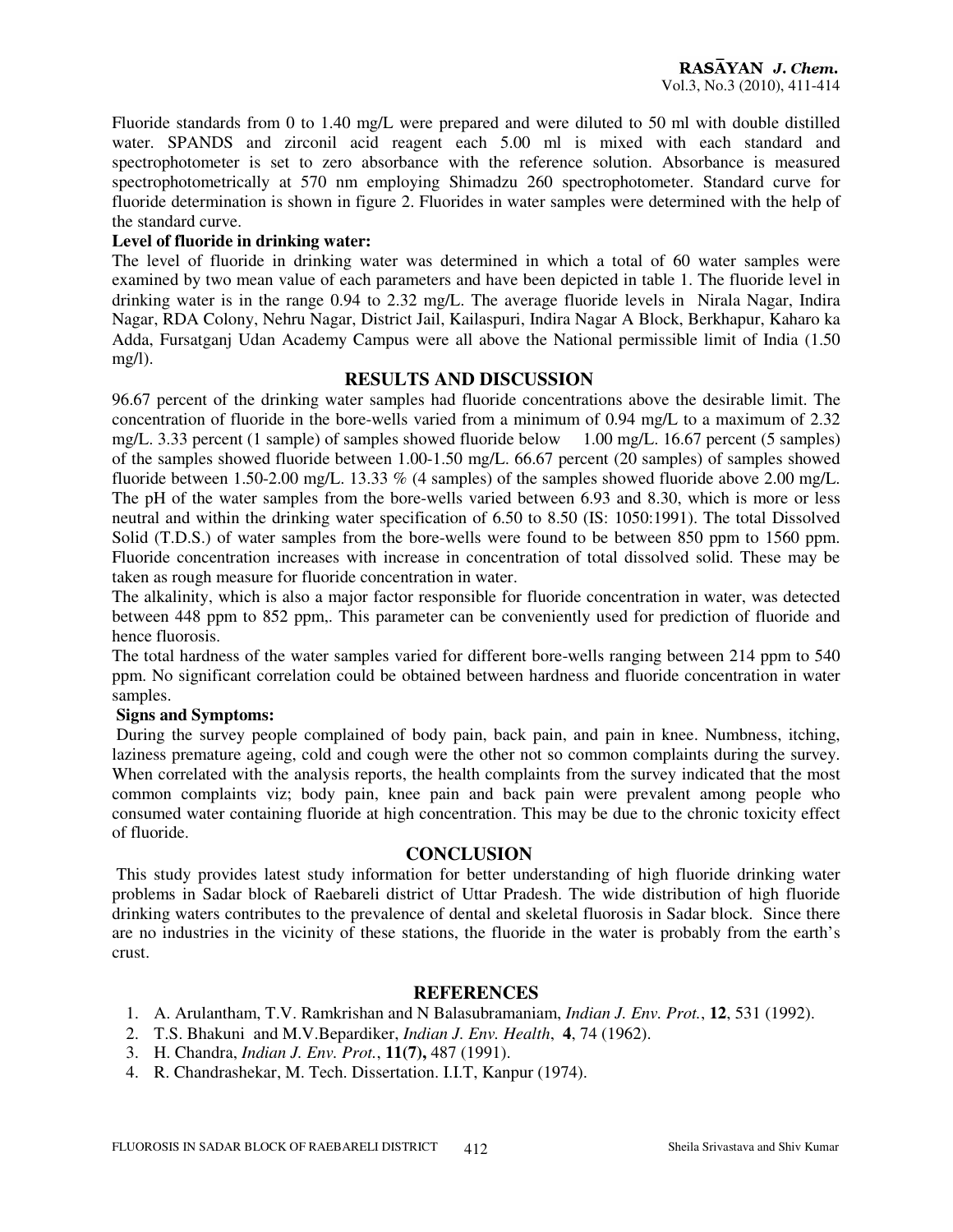- 5. T.S. Bhakuni, *Fluoride in waters and removal*, Symposium on Problems in water treatment. National Environment Engineering Research Institute, Nagpur (1965).
- 6. Bjorvatn, C. Reimann, S. H. Ostvold, R. Tekle-Haimanot, Z. Melaku and U. siewers, *Oral Health Prevent Dentist*, **1**, 141 (2003).
- 7. J.A. Cauley, P.A. Murphy, T.J. Riley, A.M. Buhari, *J. Bone Miner Res*, **10(7)**, 1076 (1995).
- 8. L. Ekanayake, W. VanDer Hoek, *Carries Research*, 36, 398 (2002).
- 9. S.R. Grobleri, *International Journal of Paediatric Dentistry*, **11(5)**, 372 (2001).
- 10. Meenakshi, V.K. Garg, Kavita, Renuka and A. Malik, *J. Hazardous Materials*, **106,** 85 (2004).
- 11. C.G Pandit,., T.N.S. Raghavachari and D. Subba Rao, *Indian. Med. Res.*, **28**, 533 (1940).
- 12. A. Singh, *Indian J. Med. Res*., **50**, 387 (1962).
- 13. K. Singh, *Yojana Eng*., **48 (6)**, 47 (2004).



Fig.-1: Location of Selected stations in Sadar block of Rae Bareli Districts

Where,

1 – District jail 2- Munshiganj 2- 3-kailashpuri<br> 4- Indira Nagar A 3-1 – 5- Indira Nagar RDA Colony 6- Nehru Nagar 5- Indira Nagar RDA Colony 7- Berkhapur 8-Jawahar Vihar Colony 9- Nirala Nagar 10- Malikmau Colony 11-Police Line 12- Bastepur<br>13- Kaharo ka Adda 14-Fursat ganj Udan Ac.Campus 15- Jayas 14- Fursat ganj Udan Ac.Campus